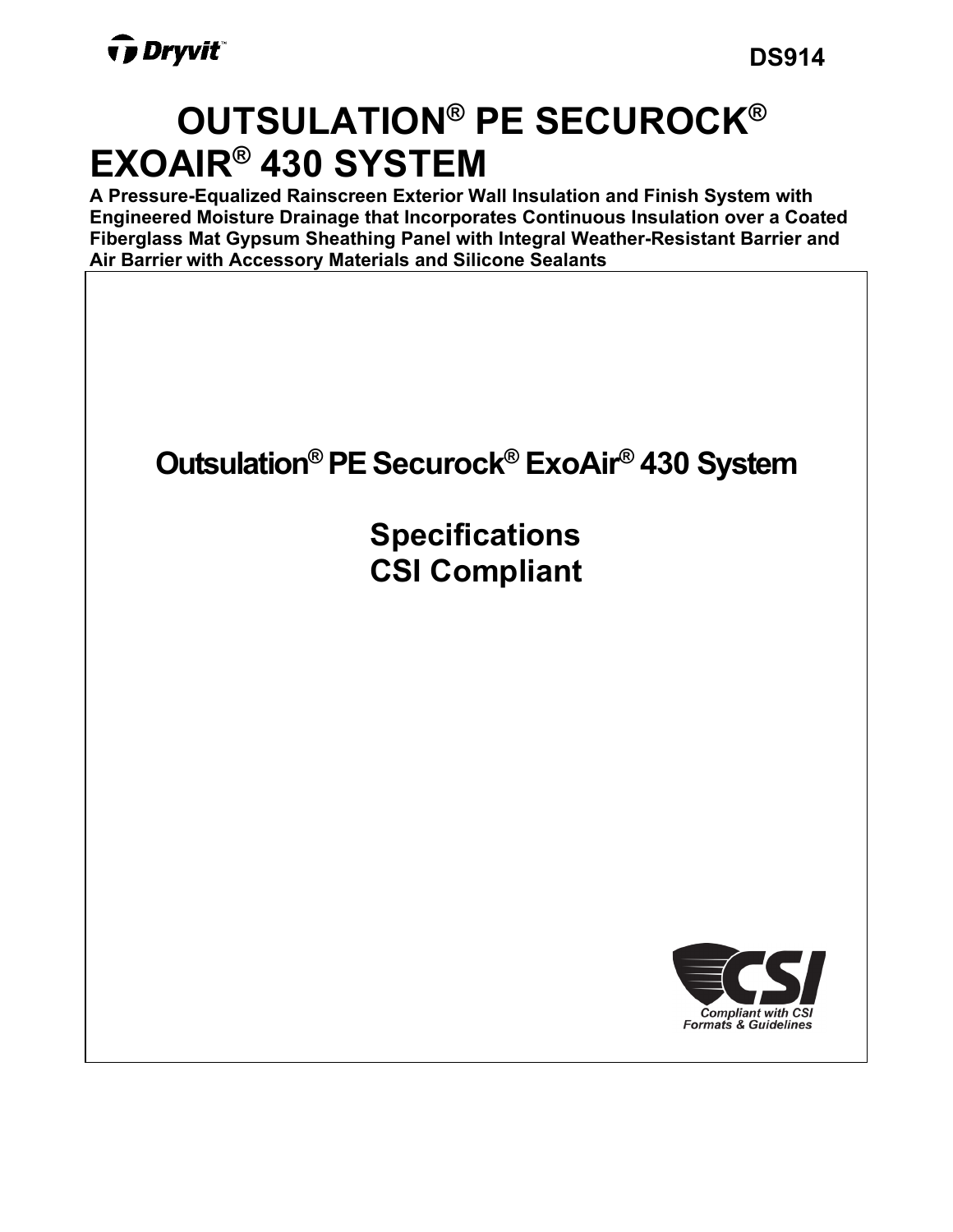#### **INTRODUCTION**

This manufacturer's guide specification is intended for use by design and construction professionals in the development of project specifications. By referring to the manufacturer's edit notes **(in parentheses and bolded)**, the specifier may easily elect the portions of the comprehensive guide specification which are pertinent to his or her project. This guide specification follows the Construction Specification Institute's MasterFormat and SectionFormat protocols.

It will be prudent to place certain parts of the Dryvit Outsulation PE Securock ExoAir 430 System Specification in other parts of the project's total specification, such as sheathing, air and water-resistive barrier membrane, accessory materials, sealants and framing. The project design professionals are responsible for verifying that the project specifications are suitable for the project. For assistance in preparing your specification, please contact your Dryvit Distributor or Dryvit Systems, Inc.

#### **WARNING**

The Outsulation PE System is designed as a drainage wall system and is detailed to discharge incidental moisture from within the System. Specifications should be followed, and proper details adhered to, in order to prevent water intrusion, resulting in possible damage to the System or other building elements. Care should be taken to ensure that all building envelope elements, including without limitations, roofs, windows, flashings, sealants, etc., are compatible with this system where Securock ExoAir 430 sheathing and Tremco Commercial Sealants and Waterproofing Products are not used as specified herein.

The Outsulation PE Securock ExoAir 430 System is an engineered assembly of multiple compatible components: a coated fiberglass mat gypsum sheathing panel with integral weather-resistant barrier and air barrier with polyurethane accessory materials, adhesive, rigid insulation board with drainage component accessories, base coat, reinforcing mesh, finish coat and silicone sealants.

#### **DISCLAIMER**

It is the responsibility of both the specifier and the purchaser to determine if a product is suitable for its intended use. The designer selected by the purchaser is responsible for all decisions pertaining to design, detail, structural capability, attachment details, shop drawings and the like. The Pressure Equalized Exterior Insulation and Finish System with Engineered Moisture Drainage Manufacturer has prepared guidelines in the form of specifications, installation details, application instructions and product data sheets to facilitate the design process only. The Manufacturer is not liable for any errors or omissions in design, detail, structural capability, attachment details, shop drawings, or the like, whether based upon the information prepared by the Manufacturer or otherwise, or for any changes which purchasers, specifiers, designers, or their appointed representatives may make to the Manufacturer's published comments.

Information contained in this specification conforms to standard detail and product recommendations for the installation of the Dryvit Outsulation PE Securock ExoAir 430 System products as of the date of publication of this document and is presented in good faith. Dryvit Systems, Inc. assumes no liability, expressed or implied, as to the architecture, engineering or installation of any project. To ensure that you are using the latest, most complete information, visit our website at www.dryvit.com or contact Dryvit Systems, Inc., at:

> **One Energy Way West Warwick, RI 02893 (401) 822-4100 [www.dryvit.com](http://www.dryvit.com/)**

The Trained Contractor Certificate referenced in this guide specification indicates certain employees of the EIFS sub-contractor company have been instructed in the proper application of Dryvit products and have received copies of Dryvit's Application Instructions and Specifications. The Trained Contractor Program is not an apprenticeship or endorsement. Each trained contractor is an independent company experienced in the trade and bears responsibility for its own quality. Dryvit Systems, Inc. assumes no liability for the performance of a trained contractor.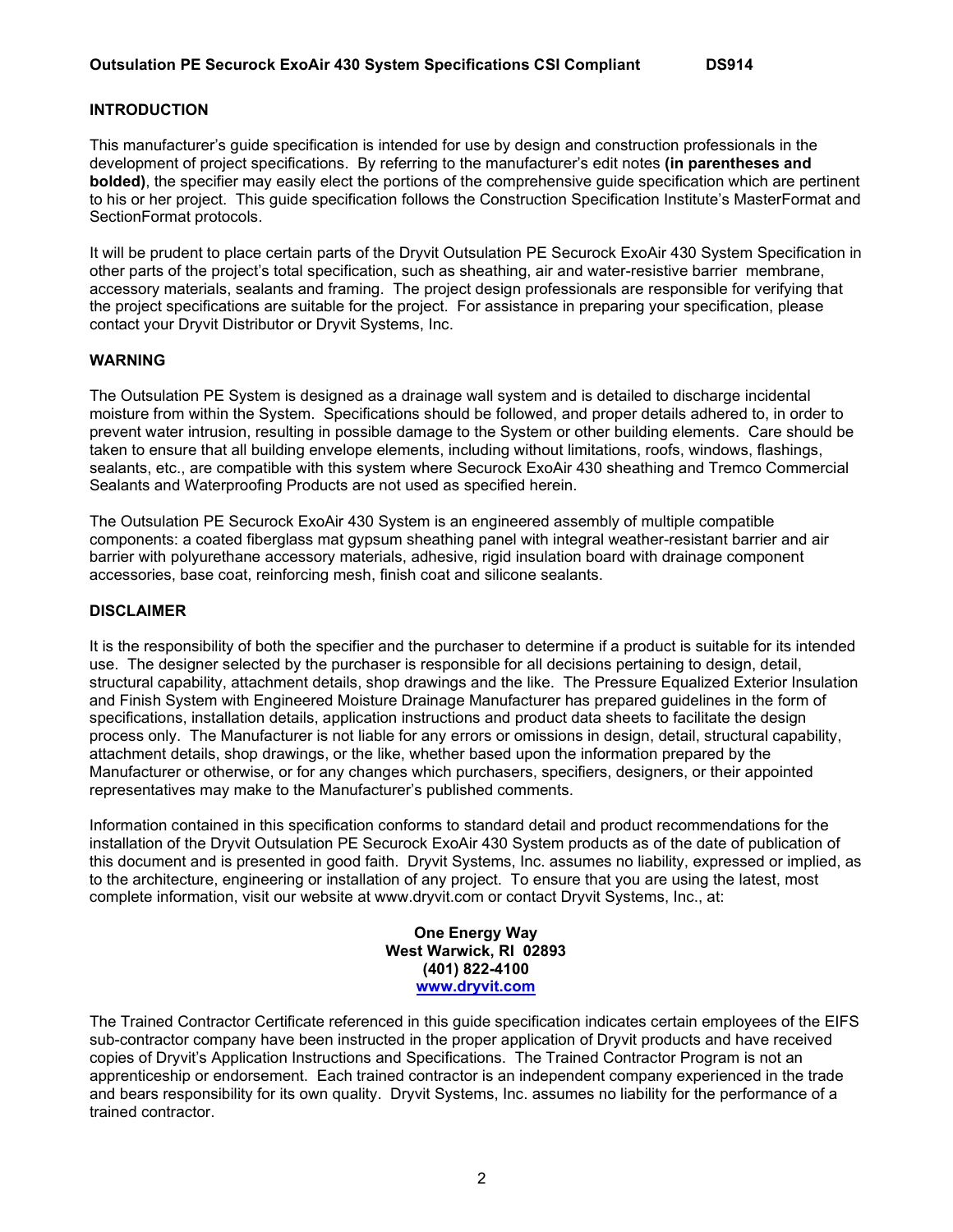#### **DRYVIT SYSTEMS, INC. MANUFACTURER'S GUIDE SPECIFICATION CSI FORMAT SECTION 07 24 19 OUTSULATION® PE SECUROCK® EXOAIR® 430 SYSTEM PRESSURE EQUALIZED RAINSCREEN EXTERIOR INSULATION AND FINISH SYSTEM WITH ENGINEERED MOISTURE DRAINAGE**

#### **PART 1 GENERAL**

#### **1.01 SUMMARY**

- A. Section Includes:
	- 1. This document is to be used in preparing specifications for a Pressure-Equalized Rainscreen Exterior Insulation and Finish System (EIFS) with Engineered Moisture Drainage including:
		- a. Coated fiberglass mat gypsum sheathing board panel with integral weather-resistant barrier and air barrier compatible with the adhesive application of the EIFS system.
		- b. Accessory materials required for treating sheathing joints, fasteners, penetrations, rough openings, and material transitions compatible with the adhesive application of the EIFS system.
		- c. Integral drainage component accessories.
		- d. Joint sealants compatible with specified EIFS for use in all exterior envelope joint waterproofing.
		- e. Comprehensive single source limited system warranty inclusive of EIFS, sheathing panel, accessory materials and sealants.

#### B. Related Requirements:

#### **(Note to Specifier: please delete any sections below not relevant to this project and add others as required.)**

- 1. 03 30 00 Cast-in-place Concrete
- Precast Concrete
- 3. 04 20 00 Unit Masonry<br>4. 05 40 00 Cold-formed N
- 4. 05 40 00 Cold-formed Metal Framing<br>5. 06 11 00 Wood Framing
- Wood Framing<br>Sheathing
- 6.  $06 16 00$

**(Note to Specifier: Coordinate for coated fiberglass mat gypsum sheathing with integral weather-resistant barrier and air barrier sheathing as manufactured by USG Corporation and including Accessory Materials as specified.)** 

7. 07 27 26 Fluid-Applied Air Barriers **(Note to Specifier: Coordinate with Section 061656 as outlined above for coated fiberglass mat gypsum sheathing with integral weather-resistant barrier and air barrier sheathing referenced in Section 2.02.B.1 as manufactured by Tremco Incorporated.)**  8. 07 62 00 Sheet Metal Flashing and Trim 9. 07 92 00 Joint Sealants **(Note to Specifier: Coordinate for Joint Sealant integration with product(s) referenced in Section 2.02.C as manufactured by Tremco Incorporated.)**  10. 08 40 00 Entrances, Store Fronts, and Curtain Walls 11. 08 50 00 Windows

# **1.02 REFERENCES**

**(Note to Specifier: please delete any standards below not relevant to this project and add others as required.** 

- A. Reference Standards:
	- 1. ASTM Standards:
		-
		-

a. ASTM B 117 Standard Practice for Operating Salt Spray (Fog) Apparatus<br>b. ASTM C 67 Standard Test Methods for Sampling and Testing Brick and \ b. ASTM C 67 Standard Test Methods for Sampling and Testing Brick and Structural Clay Tile<br>c. ASTM C 150 Standard Specification for Portland Cement Standard Specification for Portland Cement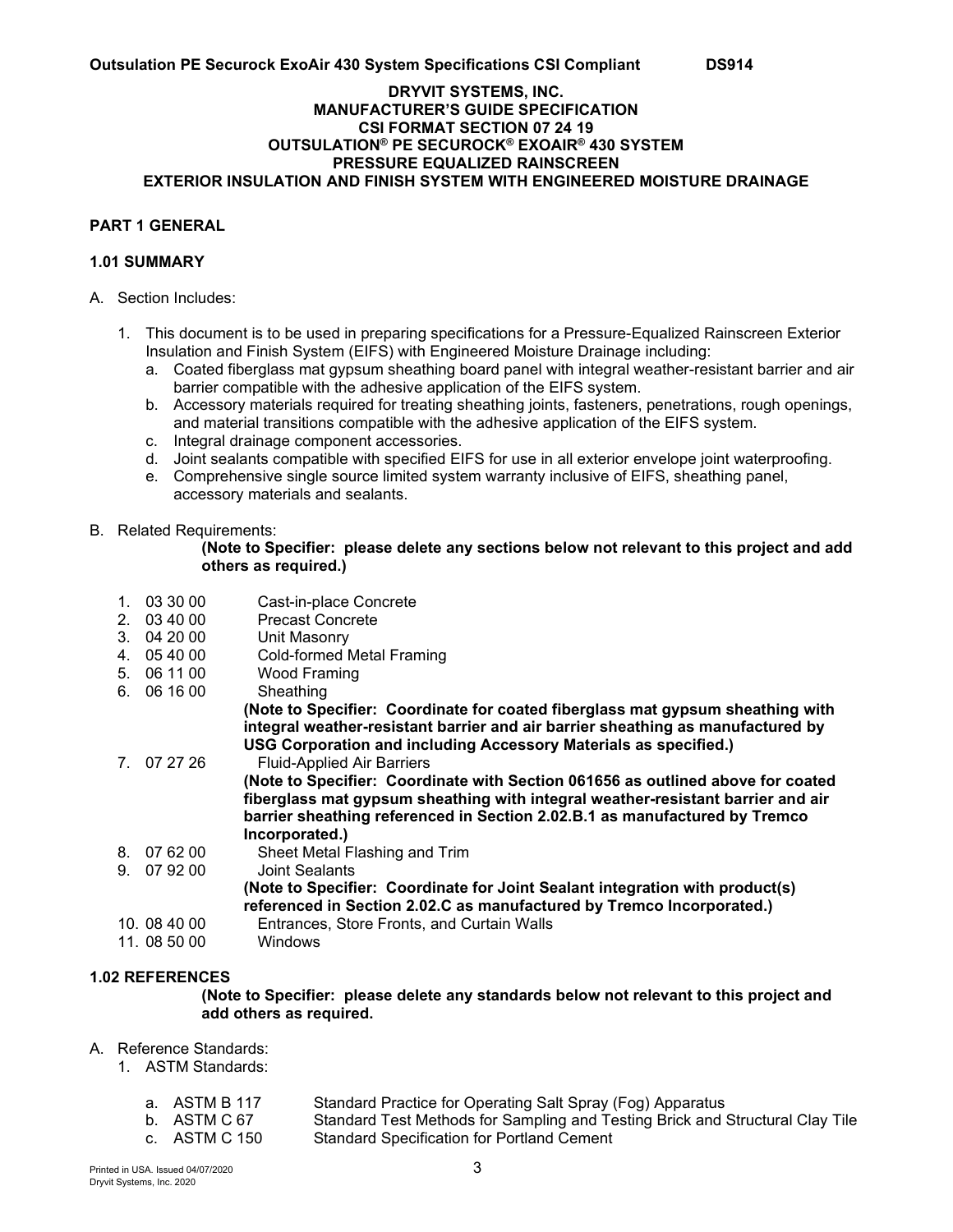| f.  | d. ASTM C 297<br>e. ASTM C 473<br><b>ASTM C 510</b> | Standard Test Method for Flatwise Tensile Strength of Sandwich Constructions<br>Standard Test Methods for Physical Testing of Gypsum Panel Products<br>Standard Test Method for Staining and Color Change of Single- or |
|-----|-----------------------------------------------------|-------------------------------------------------------------------------------------------------------------------------------------------------------------------------------------------------------------------------|
|     |                                                     | <b>Multicomponent Joint Sealants</b>                                                                                                                                                                                    |
| g.  | ASTM C 518                                          | Standard Test Method for Steady-State Thermal Transmission Properties by                                                                                                                                                |
|     |                                                     | Means of the Heat Flow Meter Apparatus                                                                                                                                                                                  |
| h.  | ASTM C 639                                          | Standard Test Method for Rheological (Flow) Properties of Elastomeric<br><b>Sealants</b>                                                                                                                                |
| i.  | ASTM C 661                                          | Standard Test Method for Indentation Hardness of Elastomeric-Type Sealants<br>by Means of a Durometer                                                                                                                   |
| j.  | ASTM C 679                                          | Standard Test Method for Tack-Free Time of Elastomeric Sealants                                                                                                                                                         |
|     | k. ASTM C 719                                       | Standard Test Method for Adhesion and Cohesion of Elastomeric Joint                                                                                                                                                     |
|     |                                                     | Sealants Under Cyclic Movement (Hockman Cycle)1, 2                                                                                                                                                                      |
| L.  | ASTM C 793                                          | Standard Test Method for Effects of Laboratory Accelerated Weathering on<br><b>Elastomeric Joint Sealants</b>                                                                                                           |
|     | m. ASTM C 794                                       | Standard Test Method for Adhesion-in-Peel of Elastomeric Joint Sealants                                                                                                                                                 |
|     | n. ASTM C 920                                       | Standard Specification for Elastomeric Joint Sealants                                                                                                                                                                   |
|     | o. ASTM C 1063                                      | Standard Specification for Installation of Lathing and Furring to Receive Interior<br>and Exterior Portland Cement Plaster.                                                                                             |
| p.  | <b>ASTM C 1177</b>                                  | Standard Specification for Glass Mat Gypsum Substrate for Use as Sheathing                                                                                                                                              |
|     | q. ASTM C 1184                                      | <b>Standard Specification for Elastomeric Joint Sealants</b>                                                                                                                                                            |
| r.  | <b>ASTM C 1246</b>                                  | Standard Test Method for Effects of Heat Aging on Weight Loss, Cracking, and<br>Chalking of Elastomeric Sealants After Cure                                                                                             |
| s.  | ASTM C 1248                                         | Standard Test Method for Staining of Porous Substrate by Joint Sealants                                                                                                                                                 |
| t.  | <b>ASTM C 1305</b>                                  | Standard Test Method for Crack Bridging Ability of Liquid-Applied                                                                                                                                                       |
|     | u. ASTM C 1382                                      | <b>Waterproofing Membrane</b><br>Standard Test Method for Determining Tensile Adhesion Properties of Sealants                                                                                                           |
|     |                                                     | When Used in Exterior Insulation and Finish Systems (EIFS) Joints                                                                                                                                                       |
|     | v. ASTM C 1396                                      | Standard Specification for Gypsum Board                                                                                                                                                                                 |
|     | w. ASTM C 1397                                      | Standard Practice for Application of Class PB Exterior Insulation and Finish                                                                                                                                            |
|     |                                                     | System (EIFS) and EIFS with Drainage                                                                                                                                                                                    |
| х.  | ASTM D 412                                          | Standard Test Methods for Vulcanized Rubber and Thermoplastic                                                                                                                                                           |
|     |                                                     | Elastomers-Tension                                                                                                                                                                                                      |
| у.  | ASTM D 624                                          | Standard Test Method for Tear Strength of Conventional Vulcanized Rubber                                                                                                                                                |
|     | z. ASTM D 968                                       | and Thermoplastic Elastomers<br>Standard Test Methods for Abrasion Resistance of Organic Coatings by Falling                                                                                                            |
|     |                                                     | Abrasive                                                                                                                                                                                                                |
|     | aa. ASTM D 1784                                     | Standard Specification for Rigid PVC and CPVC Compounds                                                                                                                                                                 |
|     | bb. ASTM D 1970                                     | Standard Specification for Self-Adhering Polymer Modified Bituminous Sheet                                                                                                                                              |
|     |                                                     | Materials Used as Steep Roofing Underlayment for Ice Dam Protection                                                                                                                                                     |
|     | cc. ASTM D 2247                                     | Standard Practice for Testing Water Resistance of Coatings in 100% Relative<br><b>Humidity</b>                                                                                                                          |
|     | dd. ASTM D 2898                                     | Standard Test Method for Accelerated Weathering of Fire-Retardant-Treated<br>Wood for Fire Testing                                                                                                                      |
|     | ee. ASTM D 3273                                     | Standard Test Method for Resistance to Growth of Mold on the Surface of                                                                                                                                                 |
|     |                                                     | Interior Coatings in an Environmental Chamber                                                                                                                                                                           |
|     | ff. ASTM D 3330                                     | Standard Test Method for Peel Adhesion of Pressure-Sensitive Tape                                                                                                                                                       |
|     | gg. ASTM D 4060                                     | Standard Test Method for Abrasion Resistance of Organic Coatings by the<br><b>Taber Abraser</b>                                                                                                                         |
|     | hh. ASTM D 4541                                     | Standard Test Method for Pull-Off Strength of Coatings Using Portable                                                                                                                                                   |
|     |                                                     | <b>Adhesion Testers</b>                                                                                                                                                                                                 |
| ii. | ASTM E 72                                           | Standard Methods of Conducting Strength Tests of Panels for Building                                                                                                                                                    |
|     |                                                     | Construction                                                                                                                                                                                                            |
| jj. | ASTM E 84                                           | Standard Test Method for Surface Burning Characteristics of Building Materials                                                                                                                                          |
|     | kk. ASTM E 96                                       | Standard Test Methods for Water Vapor Transmission of Materials                                                                                                                                                         |
| II. | <b>ASTM E 119</b>                                   | Standard Method for Fire Tests of Building Construction and Materials                                                                                                                                                   |
| mm. |                                                     | Standard Test Method for Determining Rate of Air Leakage<br><b>ASTM E 283</b>                                                                                                                                           |
|     |                                                     | Through Exterior Windows, Curtain Walls and Doors Under Specified Pressure                                                                                                                                              |
|     |                                                     | Differences Across the Specimen                                                                                                                                                                                         |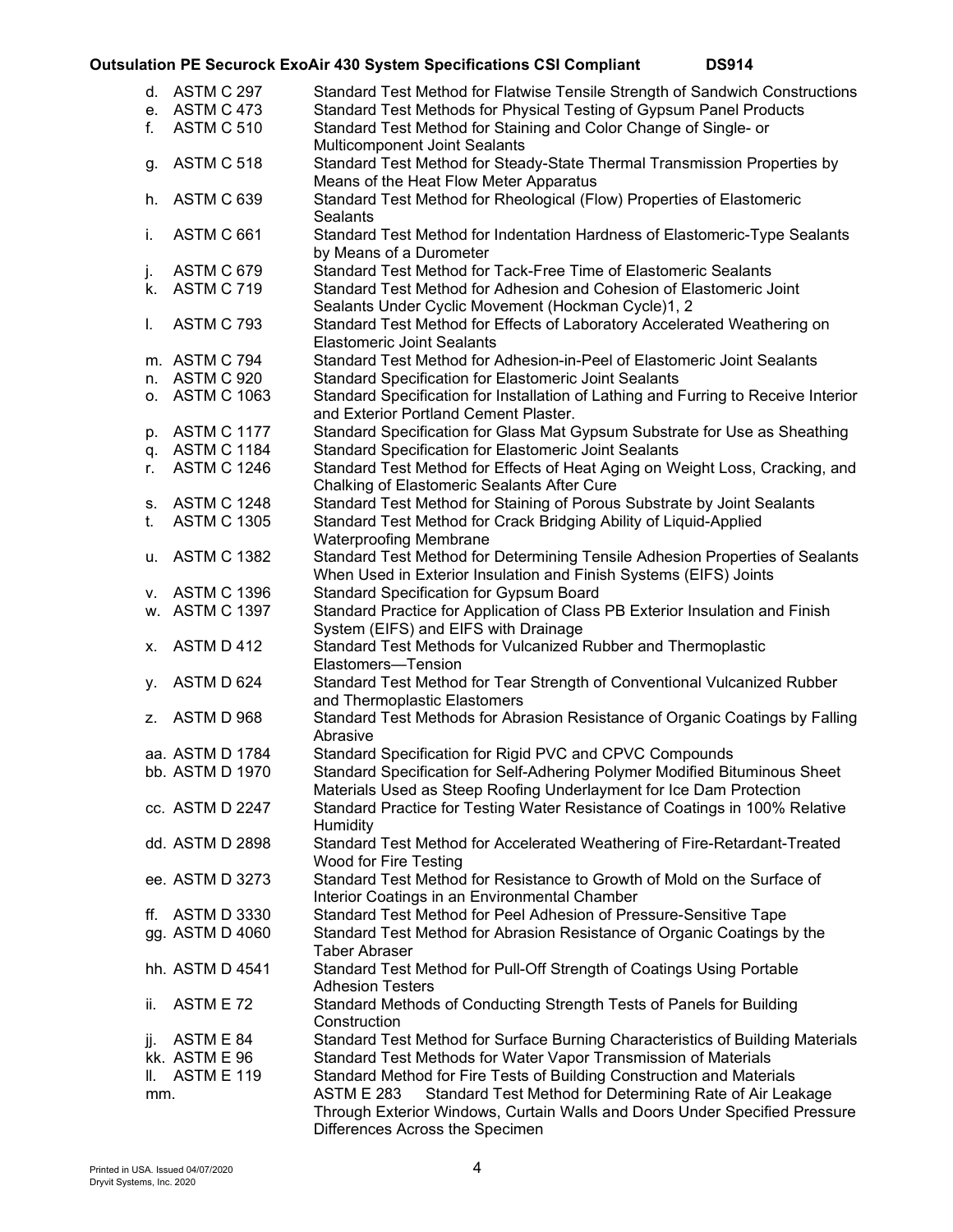|    | nn. ASTM E 330                   | Test Method for Structural Performance of Exterior Windows, Doors and<br>Curtain Walls by Uniform Static Air Pressure Difference                                                                               |  |  |  |  |  |
|----|----------------------------------|----------------------------------------------------------------------------------------------------------------------------------------------------------------------------------------------------------------|--|--|--|--|--|
|    | oo. ASTM E 331                   | Test Method for Water Penetration of Exterior Windows, Skylights, Doors and<br>Curtain Walls by Uniform Static Air Pressure Difference                                                                         |  |  |  |  |  |
|    | pp. ASTM E 831                   | Standard Test Method for Linear Thermal Expansion of Solid Materials by<br><b>Thermomechanical Analysis</b>                                                                                                    |  |  |  |  |  |
|    | qq. ASTM E 1233                  | Standard Test Method for Structural Performance of Exterior Windows, Doors,<br>Skylights, and Curtain Walls by Cyclic Air Pressure Differential                                                                |  |  |  |  |  |
|    | rr. ASTM E 2098                  | Test Method for Determining the Tensile Breaking Strength of Glass Fiber<br>Reinforcing Mesh for use in Class PB Exterior Insulation and Finish Systems<br>(EIFS), after Exposure to Sodium Hydroxide Solution |  |  |  |  |  |
|    | ss. ASTM E 2134                  | Test Method for Evaluating the Tensile-Adhesion Performance of Exterior<br>Insulation and Finish Systems (EIFS)                                                                                                |  |  |  |  |  |
|    | tt. ASTM E 2178                  | Standard Test Method for Air Permeance of Building Materials                                                                                                                                                   |  |  |  |  |  |
|    | uu. ASTM E 2273                  | Test Method for Determining the Drainage Efficiency of Exterior Insulation and<br>Finish Systems (EIFS) Clad Wall Assemblies                                                                                   |  |  |  |  |  |
|    | vv. ASTM E 2357                  | Standard Test Method for Determining Air Leakage of Air Barrier Assemblies                                                                                                                                     |  |  |  |  |  |
|    | ww.ASTM E 2430                   | Standard Specification for Expanded Polystyrene (EPS) Thermal Insulation<br>Boards for use in Exterior Insulation and Finish Systems (EIFS)                                                                    |  |  |  |  |  |
|    | xx. ASTM E 2485                  | Standard Test Method for Freeze-Thaw Resistance of Exterior Insulation and<br>Finish Systems (EIFS) and Water-Resistive Barrier Coatings                                                                       |  |  |  |  |  |
|    | yy. ASTM E 2486                  | Standard Test Method for Impact Resistance of Class PB and PI Exterior<br>Insulation and Finish Systems (EIFS)                                                                                                 |  |  |  |  |  |
|    | zz. ASTM E 2568                  | Standard Specification for PB Exterior Insulation and Finish Systems                                                                                                                                           |  |  |  |  |  |
|    | aaa.                             | ASTM E 2570 Standard Test Method for Evaluating Water-Resistive Barrier<br>(WRB) Coatings Used Under Exterior Insulation and Finish Systems (EIFS) or                                                          |  |  |  |  |  |
|    |                                  | <b>EIFS with Drainage</b>                                                                                                                                                                                      |  |  |  |  |  |
|    | bbb.                             | <b>ASTM G 154</b><br>Standard Practice for Operating Fluorescent Light Apparatus<br>for UV Exposure of Nonmetallic Materials                                                                                   |  |  |  |  |  |
|    | CCC.                             | Standard Practice for Operating-Xenon Arc Light Apparatus for<br><b>ASTM G 155</b><br><b>Exposure of Nonmetallic Materials</b>                                                                                 |  |  |  |  |  |
| 2. |                                  | National Fire Protection Association (NFPA) Standards:                                                                                                                                                         |  |  |  |  |  |
|    | a. NFPA 268                      | Standard Test Method for Determining Ignitability of Exterior Wall Assemblies<br>Using a Radiant Heat Source                                                                                                   |  |  |  |  |  |
|    | b. NFPA 285                      | Standard Fire Test Method for Evaluation of Fire Propagation Characteristics of<br>Exterior Non-Load Bearing Wall Assemblies Containing Combustible<br>Components                                              |  |  |  |  |  |
| 3. |                                  | The American Association of Textile Chemists and Colorists:                                                                                                                                                    |  |  |  |  |  |
|    | a. AATCC 127-08                  | Water Resistance: Hydrostatic Pressure Test                                                                                                                                                                    |  |  |  |  |  |
| 4. | <b>US Federal Specifications</b> |                                                                                                                                                                                                                |  |  |  |  |  |
|    | a. TT-S-001543A                  | Sealing Compound: Silicone Rubber Base (for Calking, Sealing, and Glazing in                                                                                                                                   |  |  |  |  |  |
|    |                                  |                                                                                                                                                                                                                |  |  |  |  |  |

Buildings and Other Structures) b. TT-S-00230 Sealing Compound: Elastomeric Type, Single Component (for Calking, Sealing, and Glazing in Buildings and Other Structures)

# **1.03 ADMINISTRATIVE REQUIREMENTS**

A. Pre-Construction Meetings

#### **(Note to Specifier: Work in this section requires coordination with related sections and trades. A pre-installation meeting of all related sub-contractors is required for standard limited warranty.)**

- 1. The EIFS installer shall coordinate with the General Contractor to schedule, invite and administer a preconstruction meeting including but not limited to the architect of record, consultant(s), EIFS, sheathing board, accessory materials and sealant manufacturer's representatives and the owner to assure required integration of products selected as specified herein and for proper sequencing, installation detailing and sealant color coordination.
- B. Coordinate for related specification and integration of Required Materials as referenced in Section 2.02.B.1 and 2.02.C herein below.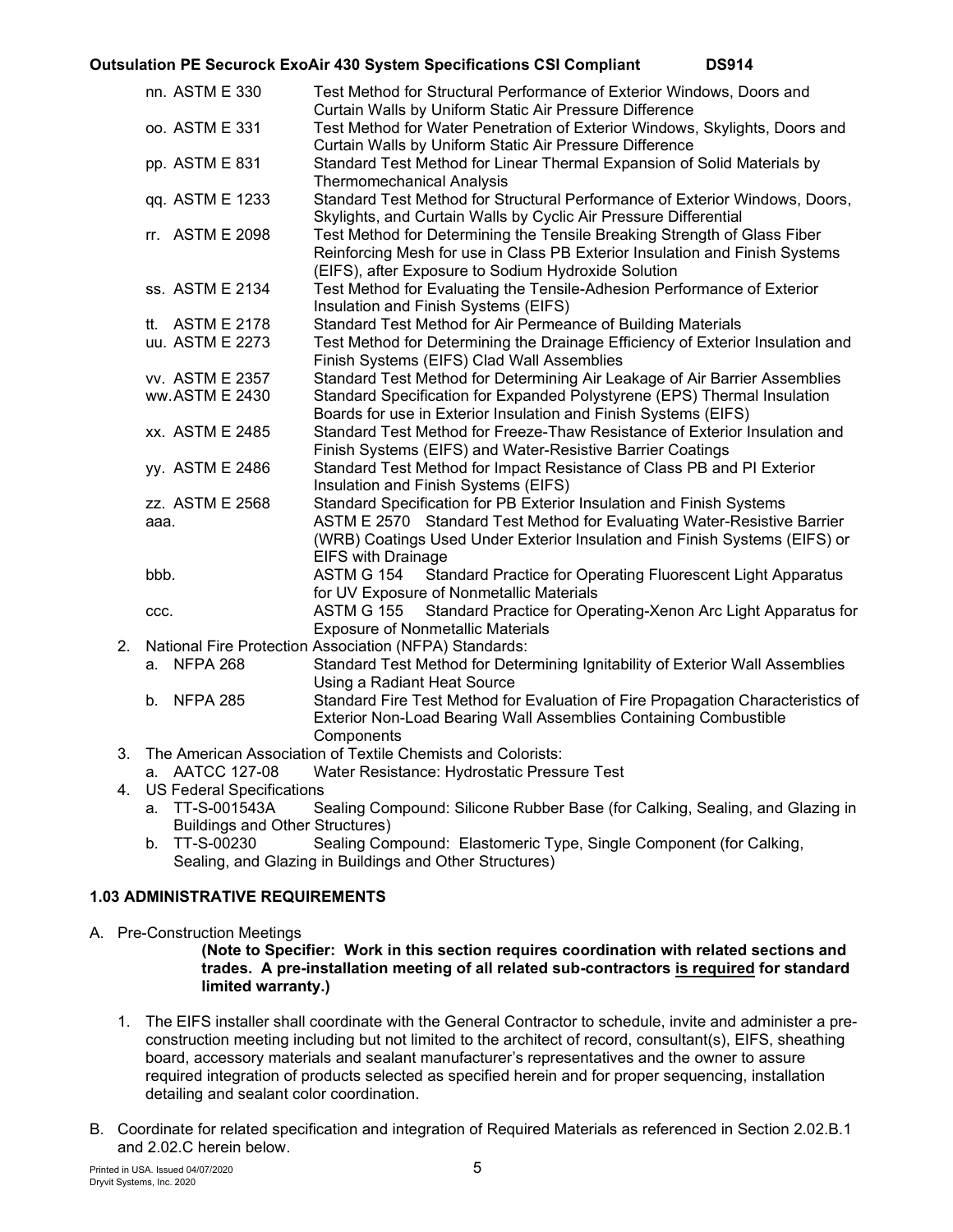- 1. Provide jobsite grading prior to installation of Pressure Equalized Exterior Insulation and Finish System with Engineered Moisture Drainage so that the system may be terminated at 8 in above grade or as required by code.
- 2. Coordinate installation of sheathing board and accessory materials, flashing, foundation waterproofing, roofing membrane, windows, doors, and other penetrations of the exterior walls to provide a continuous air and water-resistive membrane barrier.
- 3. Provide protection of rough openings before installing windows, doors, and other penetrations of the exterior walls.
- 4. Coordinate installation of windows and doors so air and water-resistive membrane barrier accessory materials, transitions, flashings, etc. are connected to them to provide a continuous barrier.
- 5. Install window and door head flashings immediately after windows and doors are installed.
- 6. Install diverter flashings wherever water can enter the wall assembly to direct water to the exterior.
- 7. Install copings and sealants immediately after installation of the Pressure Equalized Exterior Insulation and Finish System with Engineered Moisture Drainage and when EIFS coatings are dry.
- 8. Attach penetrations through Pressure Equalized Exterior Insulation and Finish System to structural support and provide water-tight seals at penetrations.

#### **1.04 ACTION SUBMITTALS / INFORMATIONAL SUBMITTALS**

- A. Submit product data as required by Section 01 33 00, Administrative Requirements.
- B. Submit shop drawings for panelized EIFS with Engineered Moisture Drainage showing wall layout, connections, details, expansion joints, and installation sequence.
- C. Submit two (2) samples of the Pressure Equalized Exterior Insulation and Finish System with Engineered Moisture Drainage for each finish, texture, and color to be used on the project. Use the same tools and techniques proposed for the actual installation. Make the samples of sufficient size to accurately represent each color and texture being utilized on the project.
- D. Submit a current copy of the manufacturer's Trained Contractor Certificate for the system specified. Submit Owner/Architect-requested test results verifying the performance of the Pressure Equalized Exterior Insulation and Finish System with Engineered Moisture Drainage.
- E. Submit a copy of the manufacturer's installation details and application instructions.

#### **1.05 CLOSEOUT SUBMITTALS**

- A. Submit a copy of the manufacturer's recommended maintenance and repair manual.
- B. Submit a copy of the Pressure Equalized Exterior Insulation and Finish System with Engineered Moisture Drainage manufacturer's comprehensive single source limited warranty.

#### **1.06 QUALITY ASSURANCE**

**(Note to Specifier: Please delete any qualification below not relevant to this project and add others as required.)**

A. Manufacturer's Qualifications: **(Note to Specifier: Coordinate with section 01 43 00, Quality Requirements.)**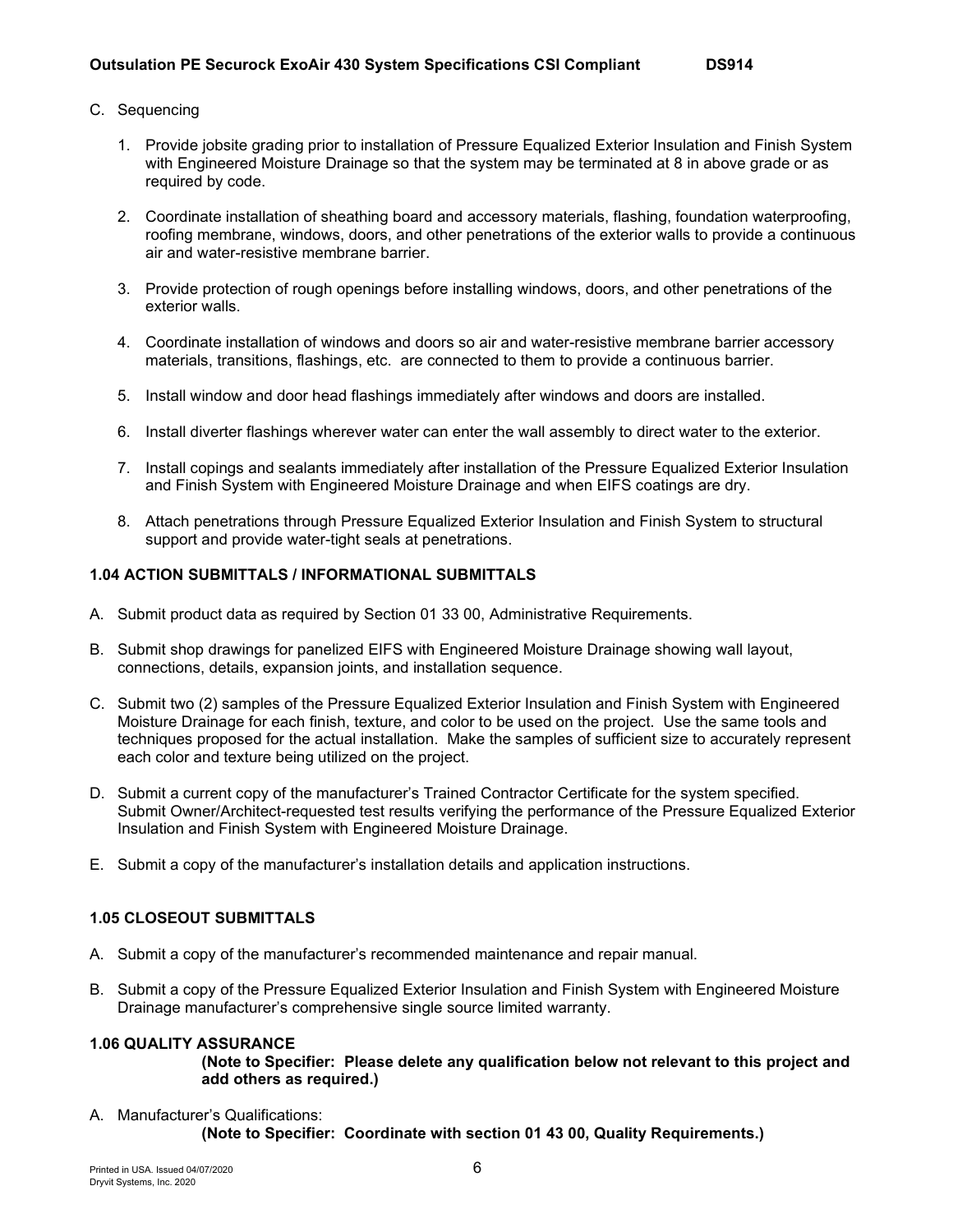- 1. A member in good standing of the EIFS Industry Members Association (EIMA).
- 2. Manufacture Pressure Equalized Exterior Insulation and Finish System with Engineered Moisture Drainage materials at a facility covered by a current ISO 9001:2015 and ISO 14001:2015 certification. Certification of the facility is done by a registrar accredited by the American National Standards Institute, Registrar Accreditation Board (ANSI-RAB).
- B. Contractor Qualifications:
	- 1. Knowledgeable in the proper installation of the Pressure Equalized Exterior Insulation and Finish System with Engineered Moisture Drainage.
	- 2. Possess a current copy of the manufacturer's Trained Contractor Certificate for the system specified.
	- 3. Successfully complete a minimum of three (3) projects of similar scope and scale to the specified project.
- C Insulation Board Manufacturer Qualifications:
	- 1. Listed by EIFS Manufacturer, and capable of producing the Expanded Polystyrene (EPS) in accordance with the current EIFS Manufacturer's Specification for Insulation Board.
	- 2. Subscribe to the Dryvit Third Party Certification and Quality Assurance Program.
- D. Panel Fabricator Qualifications:
	- 1. Experienced and competent in the fabrication of architectural wall panels.
	- 2. Possess a current Outsulation PE System Trained Contractor Certificate\* issued by Dryvit Systems, Inc.
- E. Panel Erector Qualifications:
	- 1. Experienced and competent in the installation of architectural wall panel systems.
	- 2. Shall be:
		- a. The panel fabricator or
		- b. An erector approved by the panel fabricator or
		- c. An erector under the direct supervision of the panel fabricator.
- F. Mock-Up:
	- 1. Provide the owner/architect with a mock-up for approval.
		- a. Of suitable size as required to accurately represent the products being installed, as well as each color and texture to be utilized on the project.
		- b. Prepared with the same products, tools, equipment and techniques required for the actual applications. Use finish from the same batch that is being used on the project.
		- c. Available and maintained at the jobsite.
- G. Regulatory Requirements:
	- 1. Separate the EPS insulation board from the interior of the building by a minimum 15-minute thermal barrier.
	- 2. Comply with local building codes for the use and maximum thickness of EPS insulation board.
- H. Inspections:
	- 1. Cooperate with independent, third-party inspectors when required by code or by contract documents.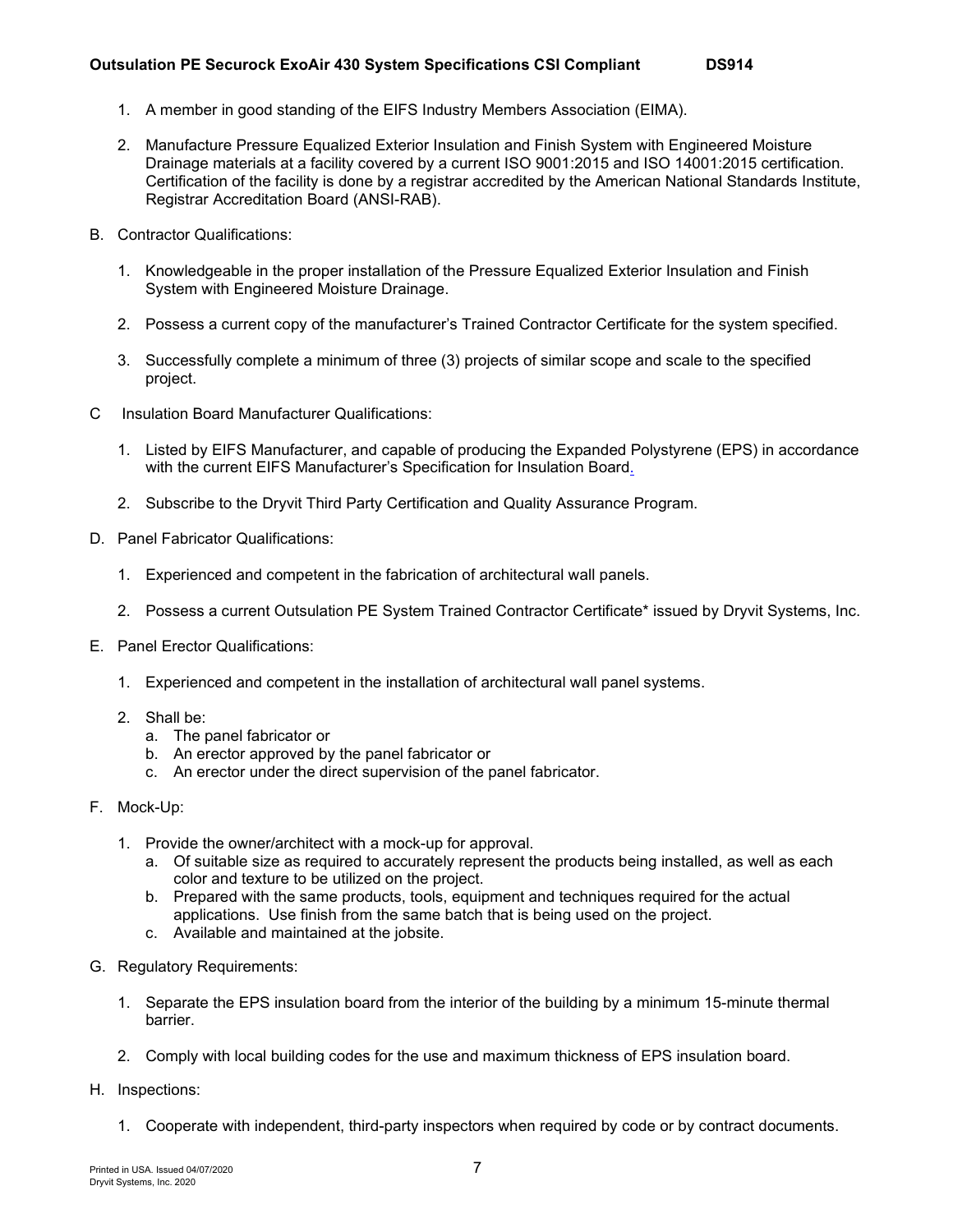## **1.07 DELIVERY, STORAGE AND HANDLING**

- 1. Deliver all Pressure Equalized Exterior Insulation and Finish System with Engineered Moisture Drainage components and materials to the job site in the original, unopened packages with labels intact.
- 2. Inspect all Pressure Equalized Exterior Insulation and Finish System with Engineered Moisture Drainage components and materials upon arrival for physical damage, freezing or overheating. Do not use questionable materials.
- 3. Store all Pressure Equalized Exterior Insulation and Finish System with Engineered Moisture Drainage components and materials at the jobsite in a cool, dry location, out of direct sunlight, protected from weather and other sources of damage. Maintain minimum and maximum storage temperature as stated in the product data sheets or specifications for the materials selected. **NOTE**: **Minimize exposure of materials to temperatures over 90 °F (32 °C). Finishes exposed to temperatures over the published maximum storage temperature for even short periods may exhibit skinning and increased viscosity and should be inspected prior to use.**
- 4. Protect all products from inclement weather and direct sunlight.

#### **1.08 SITE CONDITIONS**

- A. Ambient Conditions
	- 1. Do not apply wet materials during inclement weather unless appropriate protection is provided. Protect materials from inclement weather until they are completely dry.
	- 2. Verify the minimum air and wall surface temperatures at the time of application as stated in the product data sheets or specifications for the materials selected.
	- 3. Maintain these temperatures with adequate air ventilation and circulation for a minimum of 24 hours (48 hours for specific Specialty Finishes) thereafter, or until the products are completely dry. **(Note to Specifier: The use of dark colors must be considered in relation to wall surface temperature as a function of local climatic conditions. Use of dark colors in high temperature climates can affect the performance of the system.)**

#### **1.09 DESIGN REQUIREMENTS**

- A. Compartmentalization
	- 1. Dividing the building into compartments (location zones) is part of the wind load design and is the responsibility of the project designer.
		- a. Each building face shall be divided into compartments (location zones) which approximate areas of equal wind pressures. Each building is unique and must be individually evaluated by the designer. Compartment boundaries shall coincide with the location zones as defined by ASCE 7-10, or wind tunnel studies or other rational design procedures.
		- b. Elevations shall be divided with a horizontal separation at intervals not to exceed 30 ft (9.1) measured vertically.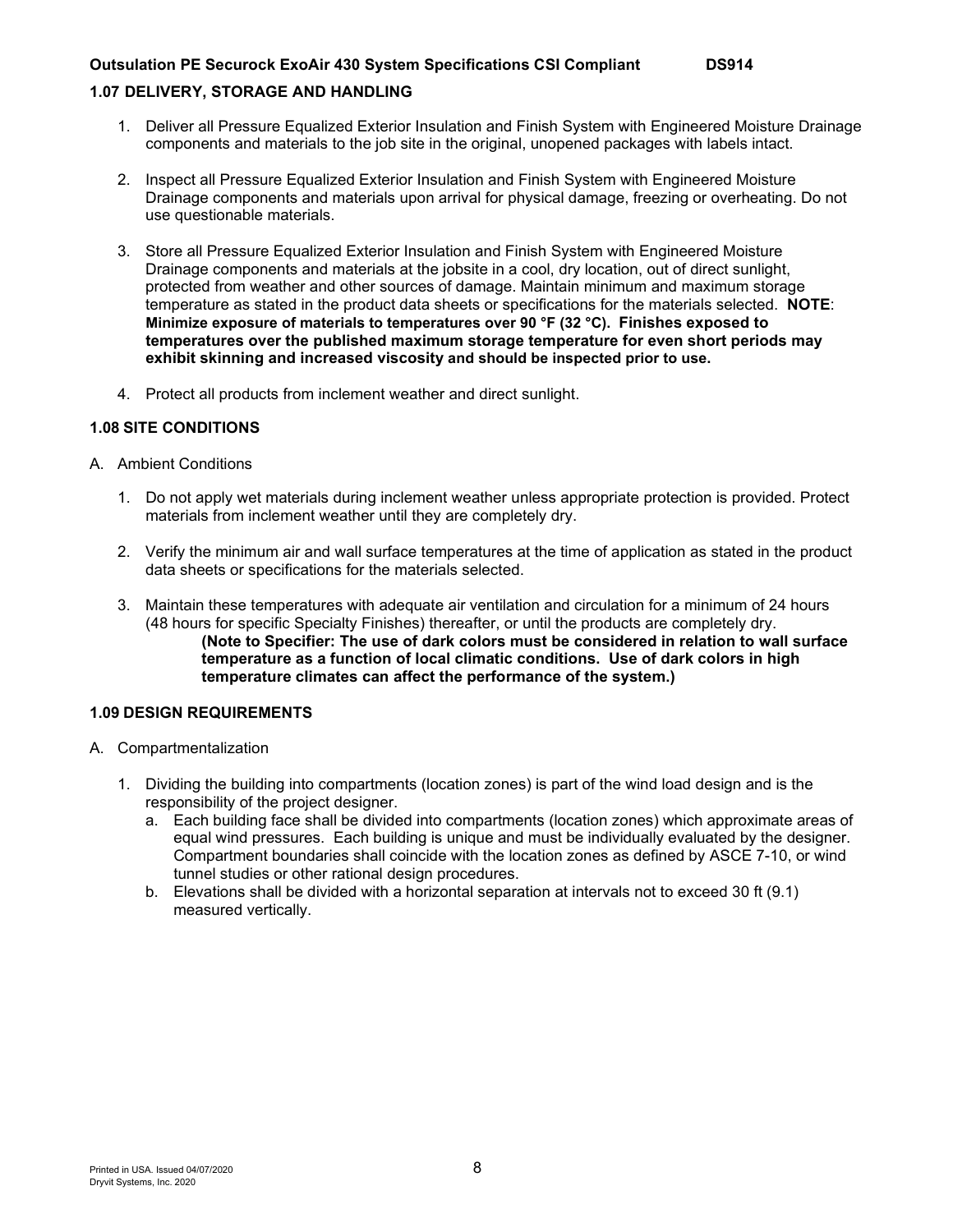

- 2. Venting
	- a. A minimum vent area of 2.25 in<sup>2</sup> (14.52 cm<sup>2</sup>) is required for every 300 ft<sup>2</sup> (28 m<sup>2</sup>) of wall area.
	- b. The Dryvit Vent Assembly is the only acceptable venting system to be used in Outsulation PE System.
	- c. Spacing between vents shall not exceed 20 ft (6 m).
	- d. Refer to Section 2.02.B.3, 2.02.B.4 and 2.02.B.5 herein below for additional Insulation Board, Insulation Accessory Component and Drainage Accessory Component requirements regarding integration and layout criteria.

# **1.10 WARRANTY**

- A. Manufacturers' Limited EIF System Warranty
	- 1. Manufacturer shall offer a limited material defect and labor to repair or replace defective material warranty stating the Products will be free from manufacturing defect and will perform as warranted in the manner specified for the stated term measured from the Date of Project Substantial Completion.
		- a. A pre-construction meeting, including representatives of the Manufacturer, the Applicator, the Owner, and the Consultant (if applicable), shall be required prior to installation of the Products.
		- b. The warranty is available upon written request.
	- 2. The EIF system warranty shall additionally include the following for the term of the warranty or as specifically noted hereunder.
		- a. The EIF system warranty term shall be 20 years.
		- b. The EIFS will remain in a watertight condition when the EIFS is used in conjunction with approved Company Joinery and Sealants.
		- c. The EIFS will drain incidental moisture between the air/water-resistive barrier and the insulation board.
			- 1) Remedy includes repair or replacement of any sheathing or framing member that is damaged as a result of the EIF system failing to drain incidental moisture between the secondary weather barrier and the insulation board.
		- d. Finish will be UV fade resistant for 10 years, except for specially produced colors.
			- 1) Specially produced colors will be UV fade resistant for 5 years when high-performance colorants are used to formulate.
- B. Installer Warranty
	- 1. EIF system Installer shall provide a separate minimum 1-year warranty for all workmanship related to the proper installation and drainage performance of the EIFS application. Manufacturer shall not be responsible for workmanship associated with the installation of Exterior Insulation and Finish System with Moisture Drainage.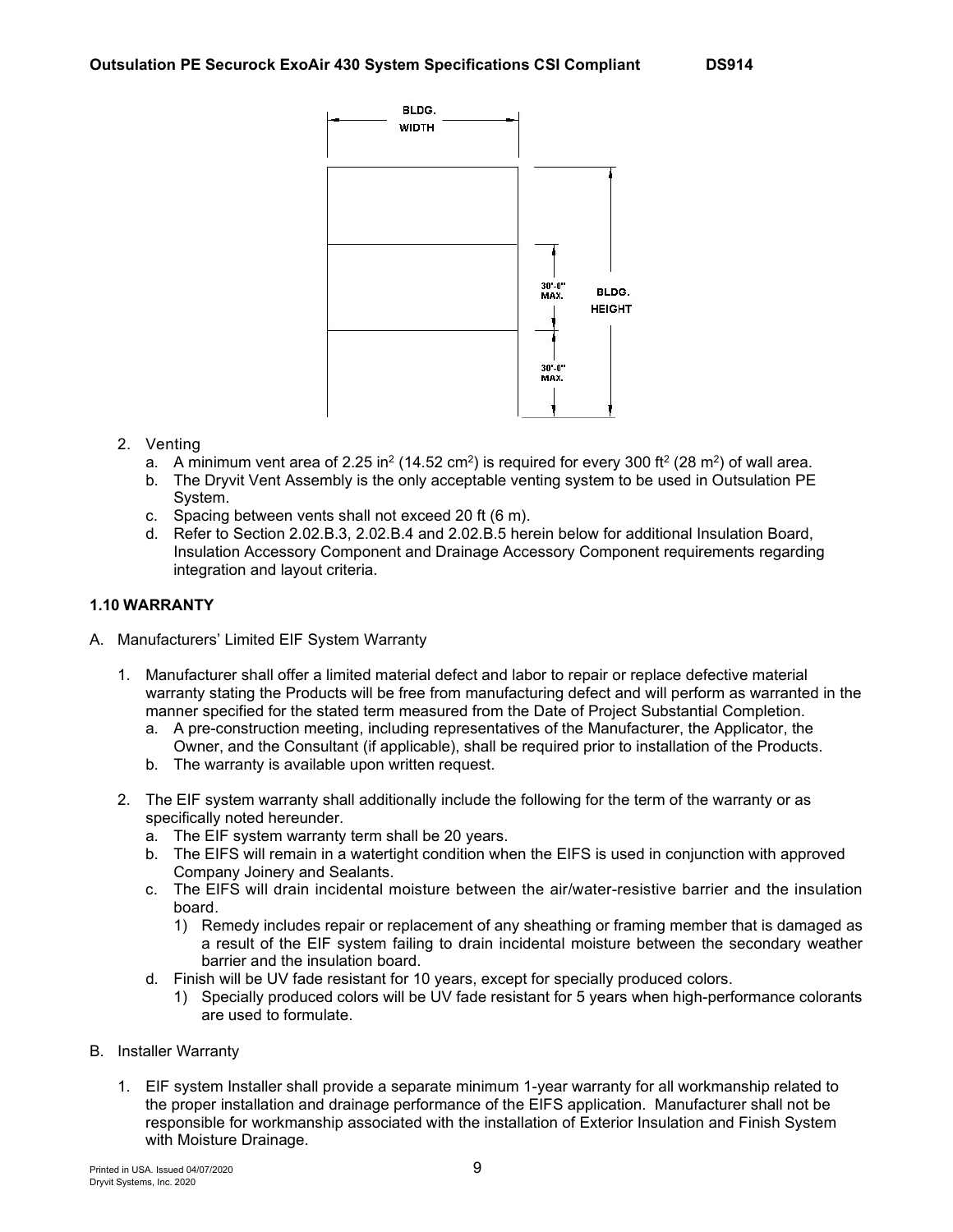## **2.01 MANUFACTURERS**

- A. Manufacturers List:
	- 1. Dryvit Systems, Inc., One Energy Way, West Warwick, RI 02893, 800-556-7752, [www.dryvit.com.](file://dry-ri-file/public/Marketing/Desktop%20Publishing/1%20-%20US%20DOCUMENTS/3%20-%20Specifications/ds853%20OPMD%20CSI%20Compliant%20Spec/www.dryvit.com)
- B. Substitution Limitations:
	- 1. All components of the Outsulation PE Securock ExoAir 430 System shall be supplied or obtained from Dryvit or its authorized distributors. Substitutions or additions of materials manufactured or supplied by others will void the system warranty.
- C. Product Options:

#### **(Note to Specifier: Select appropriate method of application for your project.)**

- 1. Field Applied: The Outsulation PE Securock ExoAir 430 System is applied to the substrate system in place.
- 2. Panelized: The Outsulation PE Securock ExoAir 430 System is shop-applied to prefabricated wall panels.

#### **2.02 DESCRIPTION**

- A. System Description:
	- 1. The Dryvit Outsulation PE Securock ExoAir 430 System is a Pressure-Equalized Rainscreen Exterior Insulation and Finish System (EIFS) with Engineered Moisture Drainage; consisting of:
		- a. A Coated Fiberglass Mat Gypsum Sheathing Panel with Integral Weather-Resistant Barrier and Air Barrier with accessory materials
		- b. Adhesive installed in vertical ribbons to facilitate egress of incidental moisture
		- c. Expanded Polystyrene (EPS) insulation board for field and accessory components
		- d. Base Coat
		- e. Reinforcing Mesh
		- f. Finish Coat
		- g. Sealants

#### B. Materials:

- 1. A Coated Fiberglass Mat Gypsum Sheathing Panel with Integral Weather-Resistant Barrier and Air Barrier and Accessory Materials:
	- a. Shall be Securock ExoAir 430 Panel as manufactured by USG Corporation.
	- b. Accessory Materials: Provide compatible accessory materials as required by project conditions for treating sheathing board joints, fastener heads, penetrations, rough openings, material transitions and flashing integration to produce a complete air barrier assembly.
		- 1) Basis of Design: Dymonic® 100 A high-performance, high-movement, single-component, medium-modulus, low-VOC, UV-stable, non-sag polyurethane sealant as manufactured by Tremco Incorporated.
- 2. Adhesives:

#### **(Note to Specifier: Edit list below to reference specific product(s) of choice for this project or leave list intact allowing the EIFS installer to select as their preference and/or what is most appropriate for the project and project conditions.)**

a. Liquid polymer-based adhesive field mixed with Portland cement. 1) Dryvit Primus®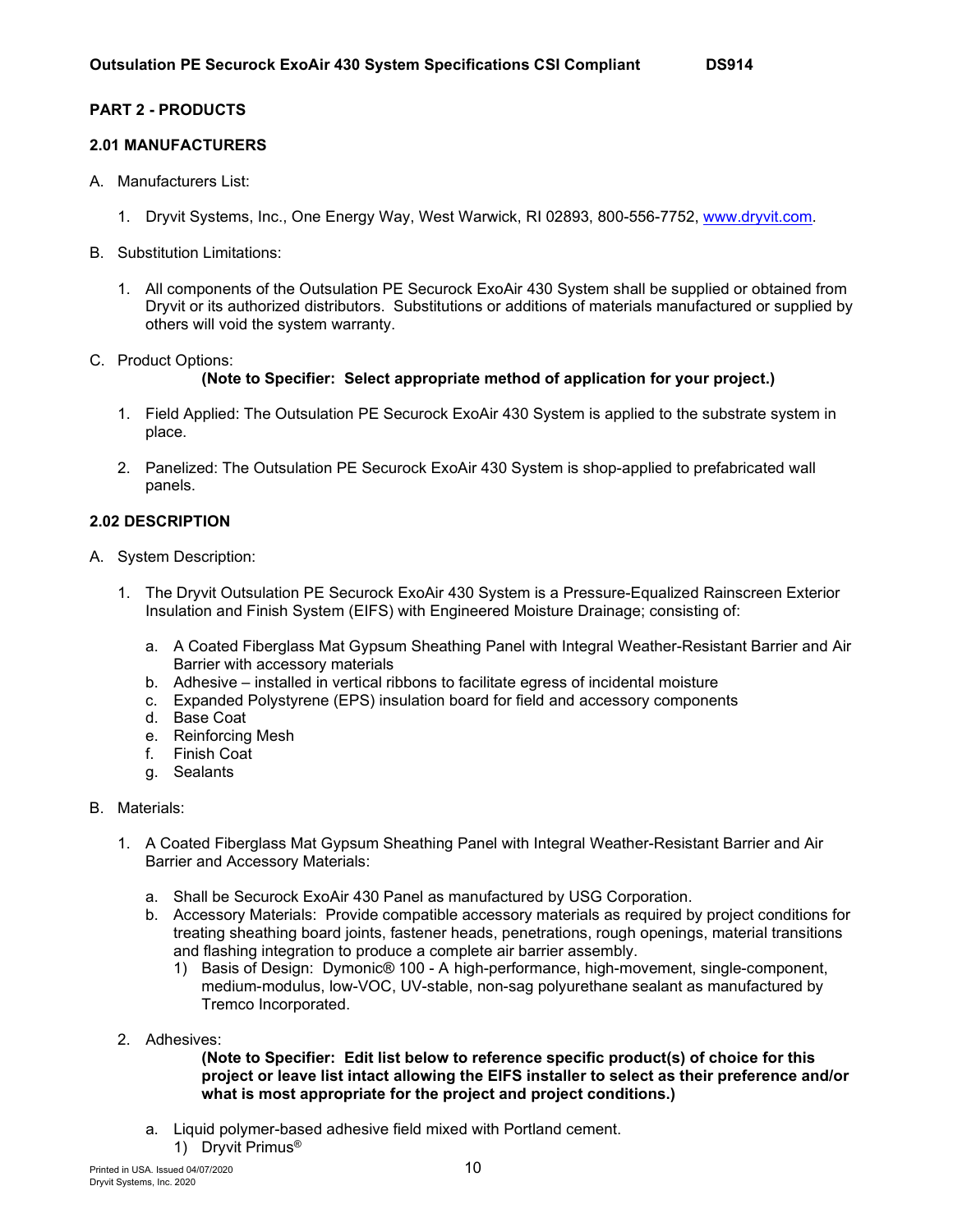- 2) Dryvit Genesis®
- b. Ready mixed dry blend cementitious, copolymer-based adhesive field mixed with water.
	- 1) Dryvit Primus® DM
	- 2) Dryvit Genesis® DM
	- 3) Dryvit Genesis® DMS
	- 4) Rapidry DM™ 35-50
	- 5) Rapidry DM™ 50-75
- 3. Insulation Board:
	- a. Aged Expanded Polystyrene measuring maximum 2 ft (0.6 m) by 4 ft (1.2 m); minimum thickness of 2 in (51 mm); having a factory cut bevels on a 45° angle along entire perimeter on the backside; incorporating 1/4 in x 1 in (6.4 mm x 25 mm) grooves running vertically and spaced 12 in (305 mm) on center on the backside; meeting Dryvit Specification [DS131](http://www.dryvit.com/media/202095/ds131_expanded-polystyrene-eps-insulation-board-specifications.pdf) and ASTM E 2430 and shall be manufactured by a board supplier listed by Dryvit Systems, Inc. (See Detail OPE 0.0.05).
- 4. Insulation Board Accessory Components:
	- a. Dryvit Closure Blocks: Minimum thickness is 2" (51 mm) and measuring between 6 in (152 mm) and 12 in (305 mm) in width, maximum 24 in (610 mm) in height by 4 ft (1.2 m) in length. Closure Block is used for wall area compartmentalization as outlined in Section 1.09.A herein above. Coordinate required locations with current Dryvit Outsulation PE Securock ExoAir 430 Application Instructions DS913, as located by the designer and shown in contract drawings. Closure Block is installed with a Ribbon and Dab adhesive method. Accessory Component shall comply with Dryvit Specification [DS131](http://www.dryvit.com/media/202095/ds131_expanded-polystyrene-eps-insulation-board-specifications.pdf) and be supplied through Dryvit Distribution. (See Detail OPE 0.0.02, 0.0.04 and 0.0.06).
	- b. Dryvit Starter Strip: Minimum thickness of 2 in (51 mm) and measuring 6 in x 4 ft (152 mm x 1.2 m) configured to receive the Dryvit Track™ and Vent Track™. Starter Strip is required at base of walls. at horizontal base of compartments and heads of all wall openings. Coordinate with Dryvit Vent Assembly, Dryvit Track and Dryvit Vent Track . Accessory Component shall comply with Dryvit Specification [DS131](http://www.dryvit.com/media/202095/ds131_expanded-polystyrene-eps-insulation-board-specifications.pdf) and be supplied through Dryvit Distribution (See Detail OPE 0.0.03).
	- c. Dryvit Vent Assembly: Minimum thickness of 2 in (51 mm) and measuring 6 in x 12 in (152 mm x 305 mm) configured to receive the Dryvit Vent Track and incorporate a formed aggregate matrix material. Vent Assembly is required at the base of walls, base of horizontal compartments and is capable of draining water. Accessory Component shall comply with Dryvit Specification [DS131](http://www.dryvit.com/media/202095/ds131_expanded-polystyrene-eps-insulation-board-specifications.pdf) and be supplied through Dryvit Distribution (See Detail OPE 0.0.03).
- 5. Drainage Track Components:
	- a. Dryvit Track: A "J" shaped track complying with ASTM D 1784 and ASTM C 1063 located above the Dryvit Starter Strip.
	- b. Dryvit Vent Track: A "J" shaped track complying with ASTM D 1784 and ASTM C 1063 containing a slot for drainage and located above the Dryvit Vent Assembly.
	- c. Dryvit AP Adhesive™: A urethane-based adhesive used to attach Drainage Track Components and to the Securock ExoAir 430 sheathing panel.
- 6. Base Coat:

#### **(Note to Specifier: Edit list below to reference specific product(s) of choice for this project or leave list intact allowing the EIFS installer to select as their preference and/or what is most appropriate for the project and project conditions.)**

- a. Liquid polymer-based base coat field mixed with Portland cement.
	- 1) Dryvit Primus
	- 2) Dryvit Genesis
	- 3) Dryvit Dryflex
- b. Ready mixed dry blend cementitious, copolymer-based base coat field mixed with water.
	- 1) Dryvit Primus DM
	- 2) Dryvit Genesis DM
	- 3) Dryvit Genesis DMS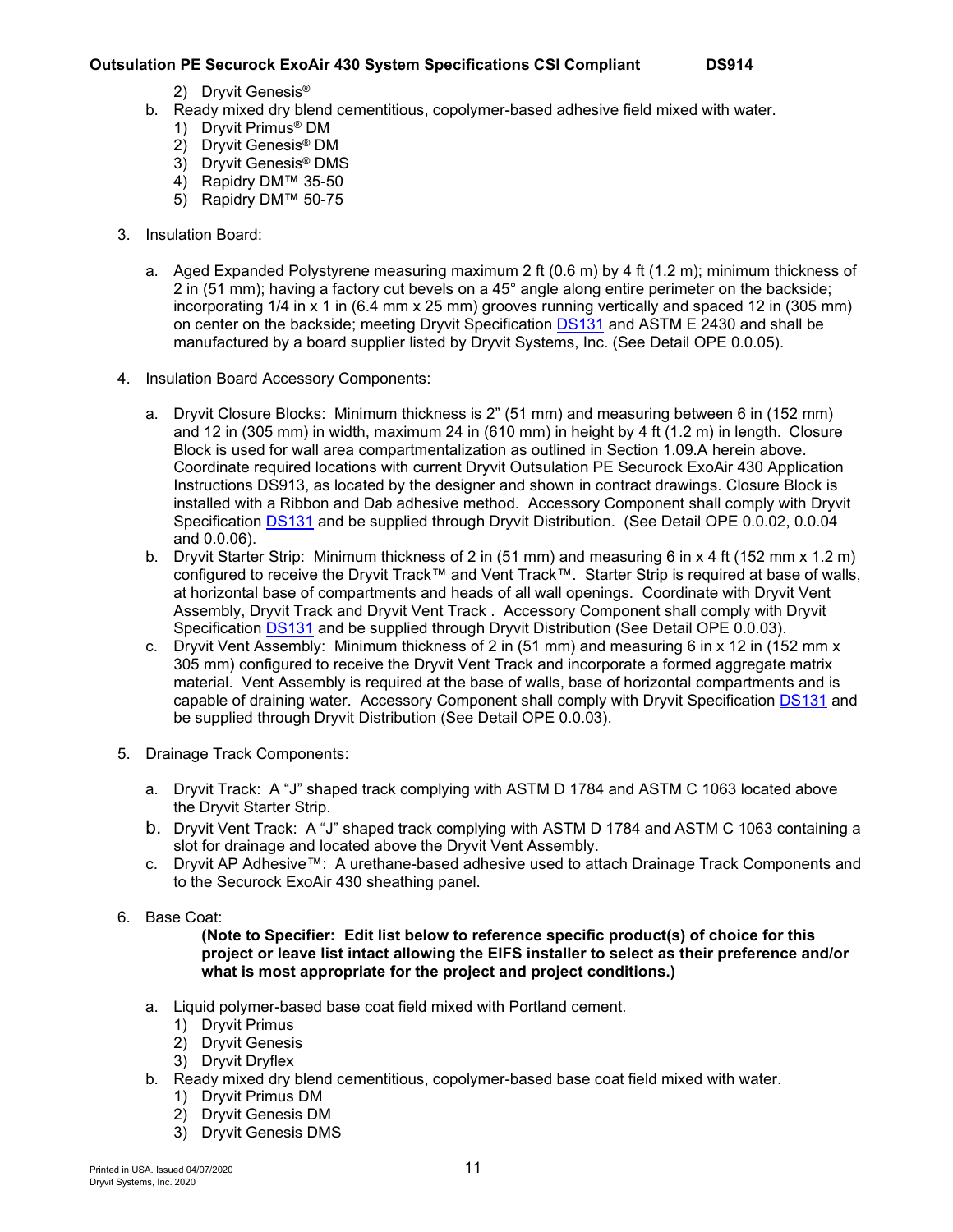- 4) Rapidry DM 35-50
- 5) Rapidry DM 50-75
- 6) Dryvit NCB Non-cementitious
- c. Liquid polymer-based base coat field mixed with Portland cement when specified.
	- 1) ShieldIt™
		- **(Note to Specifier: This is a 2-pass base coat used over existing EIFS or a Dryvit reinforced base coat to improve impact resistance against woodpeckers when specified.)**
- 7. Reinforcing Mesh:
	- a. Open-weave, glass fiber fabric treated for compatibility with other system materials. **(Note to Specifier: Reinforcing meshes are classified by impact resistance and specified by weight and tensile strength. Please refer to the table below and/or confer with your manufacturer's representative to assure specification of mesh appropriate for the anticipated use of your project.)**

| Reinforcing Mesh <sup>1</sup> /Weight<br>$oz/yd^2$ (g/m <sup>2</sup> )              | <b>Minimum Tensile</b><br><b>Strengths</b> | <b>EIMA Impact</b><br><b>Classification</b> |        | <b>EIMA Impact Range</b><br>in-Ibs (Joules) | in-Ibs | <b>Impact Test Results</b><br>(Joules) |  |  |
|-------------------------------------------------------------------------------------|--------------------------------------------|---------------------------------------------|--------|---------------------------------------------|--------|----------------------------------------|--|--|
| Standard - 4.3 (146)                                                                | 150 lbs/in (27 g/cm)                       | Standard                                    | 25-49  | $(3-6)$                                     | 36     | (4)                                    |  |  |
| Standard Plus - 6 (203)                                                             | 200 lbs/in (36 g/cm)                       | <b>Medium</b>                               | 50-89  | $(6-10)$                                    | 56     | (6)                                    |  |  |
| Intermediate™ - 12 (407)                                                            | 300 lbs/in (54 g/cm)                       | Hiah                                        | 90-150 | (10-17)                                     | 108    | (12)                                   |  |  |
| Panzer <sup>®</sup> $151$ - 15 (509)                                                | 400 lbs/in (71 g/cm)                       | Ultra High                                  | >150   | (>17)                                       | 162    | (18)                                   |  |  |
| Panzer 20 <sup>1</sup> - 20.5 (695)                                                 | 550 lbs/in (98 g/cm)                       | Ultra High                                  | >150   | (>17)                                       | 352    | (40)                                   |  |  |
| Detail Mesh <sup>®</sup> Short Rolls - 4.3 (146)                                    | 150 lbs/in (27 g/cm)                       | n/a                                         | n/a    | n/a                                         | n/a    | n/a                                    |  |  |
| Corner Mesh™ - 7.2 (244)                                                            | 274 lbs/in (49 g/cm)                       | n/a                                         | n/a    | n/a                                         | n/a    | n/a                                    |  |  |
| * It shall be colored blue and bear the Dryvit logo for product identification<br>. |                                            |                                             |        |                                             |        |                                        |  |  |

1. Shall be used in conjunction with Standard Mesh (recommended for areas exposed to high traffic)

8. Pre-Coated Insulation Starter Boards, Corners and Shapes:

**(Note to Specifier: Pre-Base Coated Insulation Starter Boards, Corners and Shapes provide for properly back wrapped and encapsulated EIF system termination edges typically scheduled to receive primers and sealants and are recommended. Machine or Non-Machine coated starter boards and shapes must be produced with Dryvit materials to be covered under the EIF system warranty. Retain one or both items below as desired or delete those item(s) not desired.)**

- a. Machine Coated Starter Boards, Corners and Shapes: Shall be produced with materials approved by Dryvit Systems, Inc. and be supplied by a fabricator approved by Dryvit Systems, Inc.
- b. Non-Machine Coated Starter Boards, Corners and Shapes: Shall be produced with materials approved by Dryvit Systems, Inc.
- 9. Finish:

#### **(Note to Specifier: Numerous finish, specialty finish, performance enhancements, textures and coatings are available. Select those that apply and delete those that do not.)**

- a. Water-based, acrylic coating with integral color and texture; formulated with Dirt Pickup Resistance (DPR) chemistry.
	- 1) Available textures:
		- a) Quarzputz® DPR open texture
		- b) Sandblast® DPR medium texture
		- c) Freestyle<sup>®</sup> DPR fine texture
		- d) Sandpebble® DPR pebble texture
		- e) Sandpebble® Fine fine pebble texture
- b. Hydrophobic (HDP™) Finishes: 100% acrylic coating with integral color and texture and formulated with hydrophobic properties:
	- 1) Available textures:
		- a) Quarzputz® HDP
		- b) Sandblast® HDP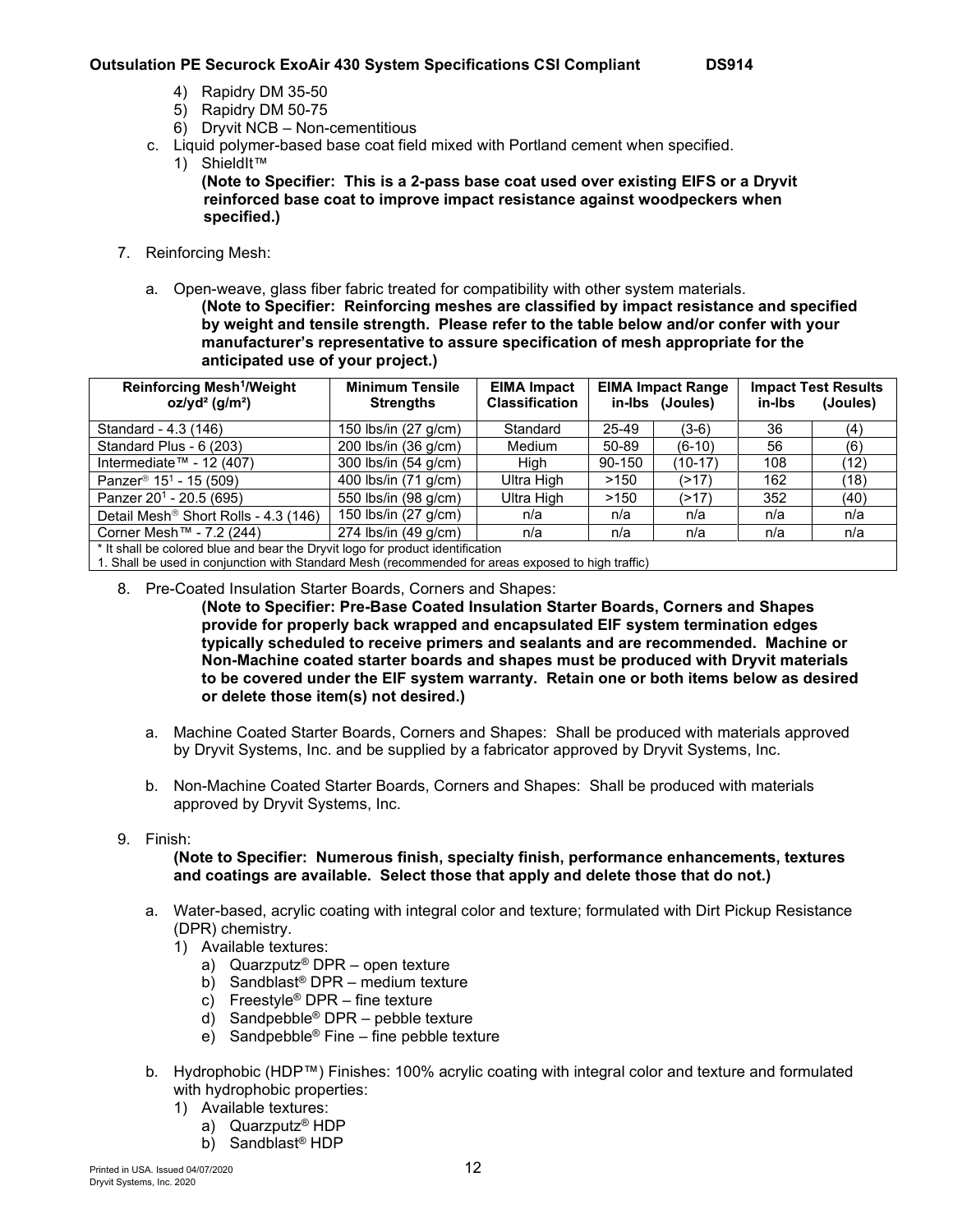- c) Sandpebble® HDP
- d) Sandpebble® Fine HDP
- e) Lymestone™ HDP
- c. Lightweight, water-based acrylic coating with integral color and texture; formulated with Dirt Pickup Resistance (DPR) chemistry.
	- 1) Available textures:
		- a) Quarzputz® **E**
		- b) Sandpebble® **E**
		- c) Sandpebble Fine® **E**
- 10. Specialty Finishes and Veneers:
	- a. Ameristone multi-colored quartz aggregate with a flamed granite appearance.
	- b. Stone Mist® ceramically colored quartz aggregate.
	- c. Custom Brick™ acrylic polymer-based finish used in conjunction with a proprietary template system to create the look of stone, brick, slate, or tile.
	- d. TerraNeo acrylic-based finish with large mica chips and multi-colored quartz aggregates.
	- e. Lymestone premixed, acrylic-based finish designed to replicate the appearance of limestone blocks.
	- f. Reflectit™ acrylic coating providing a pearlescent appearance.
	- g. Finesse a smooth 100% acrylic-based dirt pickup resistance finish.
	- h. Tibur Stone™: 100% acrylic-based finish with the appearance of Travertine Stone.
	- i. NewBrick™: A lightweight insulated brick veneer for use on exterior walls.
		- 1) For fire resistance rated assembly, CI insulation thickness is limited to 2 1/4 in (57 mm)
		- 2) For Type I IV Construction, CI insulation thickness is limited to 4 in (101.6 mm)
	- j. Ferros™ Finish: a water-based finish that replicates the look of rusting metal.
- 11. Elastomeric, water-based acrylic coating with integral color and texture; formulated with Dirt Pickup Resistance (DPR) chemistry:
	- a. Weatherlastic® Quarzputz
	- b. Weatherlastic® Sandpebble
	- c. Weatherlastic® Sandpebble Fine
	- d. Weatherlastic® Adobe
- 12. Medallion Series water-based, acrylic coating with integral color and texture; formulated with Proven Mildew Resistance (PMR™) chemistry:
	- a. Quarzputz® PMR
	- b. Sandblast® PMR
	- c. Freestyle® PMR
	- d. Sandpebble® PMR
	- e. Sandpebble® Fine PMR
- 13. Coatings, Primers, and Sealants:
	- a. Demandit® Smooth
	- b. Demandit® Sanded
	- c. Demandit® Advantage™
	- d. HDP Water-Repellent Coating
	- e. Weatherlastic® Smooth
	- f. Tuscan Glaze™
	- g. Color Prime
	- h. Prymit®
	- i. SealClear™
- C. Joint Sealants: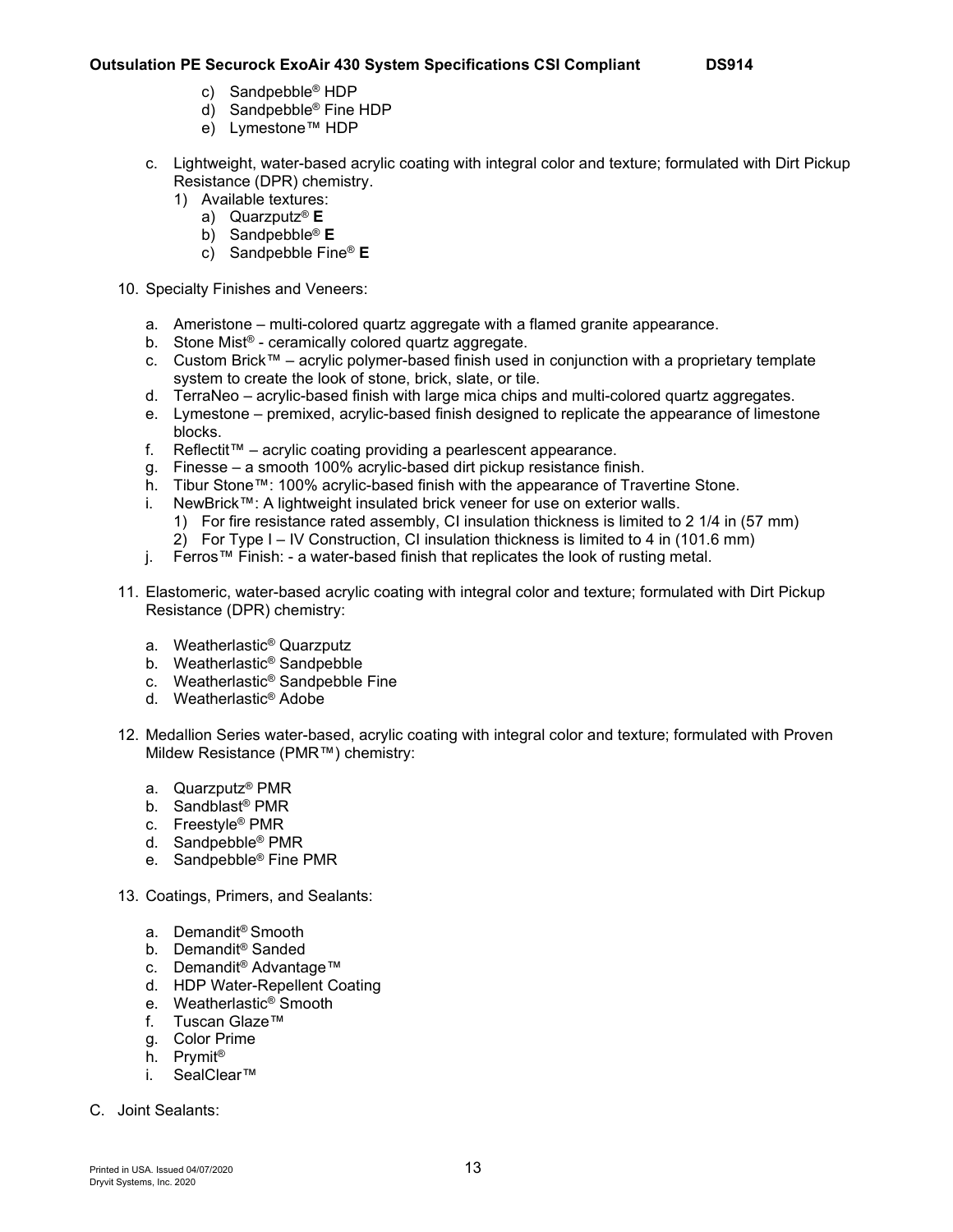- 1. Silicone Sealant: A non-sag, non-staining, neutral-curing silicone joint sealant as manufactured by Tremco Inc. Commercial Sealants and Waterproofing.
	- a. Spectrem 1: An ultra-low modulus, high-performance, one-part, moisture-curing silicone joint sealant with physical properties making it an ideal sealant for sealing dynamic joints.
	- b. Spectrem 3: A general-purpose, low-modulus, high performance, one-part, neutral-cure, nonstaining, low dirt pickup, construction-grade silicone sealant.
	- c. Spectrem 4-TS: A multi-component, neutral-curing, non-staining, low dirt pick up, low-modulus silicone sealant specially formulated for use in dynamically moving building joints. Spectrem 4-TS offers color flexibility with the opportunity to tint the material on site.
	- d. Coordination for custom sealant colors are required.
	- e. See related specification section or consult with Tremco, Inc. for more information.
- D. Jobsite-Mixed Materials:
	- 1. Portland cement: verify is Type I or II, meeting ASTM C 150, white or gray in color, fresh and free of lumps.
	- 2. Water: verify is clean and free of foreign matter.
- E. Reference Documentation for Outsulation PE Securock ExoAir 430 System:
	- 1. Data Sheet DS912
	- 2. Details DS 907
	- 3. Application Instructions DS913

# **PART 3 EXECUTION**

# **3.01 EXAMINATION**

- A. Verification of Conditions:
	- 1. Verify access to electric power, clean water and a clean work area at the location where the Dryvit materials are to be applied.
	- 2. Verify that wall surface on which Pressure Equalized Exterior Insulation and Finish System with Engineered Moisture Drainage is to be installed is Securock ExoAir 430 coated fiberglass mat gypsum sheathing panel with integral weather-resistant barrier and air barrier (USG Corporation).
	- 3. Verify the deflection of the substrate does not exceed 1/240 times the span. Verify substrate is flat within 1/4 in (6.4 mm) in a 4 ft (1.2 m) radius.
	- 4. Verify substrate is sound, dry, connections are tight; has no surface voids, projections, or other conditions that may interfere with the Pressure Equalized Exterior Insulation and Finish System with Engineered Moisture Drainage installation or performance.
	- 5. Verify the slope of inclined surfaces are not less than 6:12 (27  $\degree$ ) were the length of the slope does not exceed 12 in (305 mm) or 3:12 (14 $\degree$ ) were the length of the slope does not exceed 4 in (102 mm).
	- 6. Verify metal roof flashings have been installed in accordance with Sheet Metal and Air Conditioning Contractors National Association (SMACNA) standards.
	- 7. Verify all rough openings are flashed in accordance with the Pressure Equalized Exterior Insulation and Finish System with Engineered Moisture Drainage manufacturer's installation details, or as otherwise necessary to prevent water penetration. Verify chimneys, balconies and decks have been properly flashed as necessary to prevent water penetration.
	- 8. Verify windows and doors are installed and flashed per manufacturer's requirements and installation details.
	- 9. Notify general contractor of all discrepancies prior to the installation of the Pressure Equalized Exterior Insulation and Finish System with Engineered Moisture Drainage.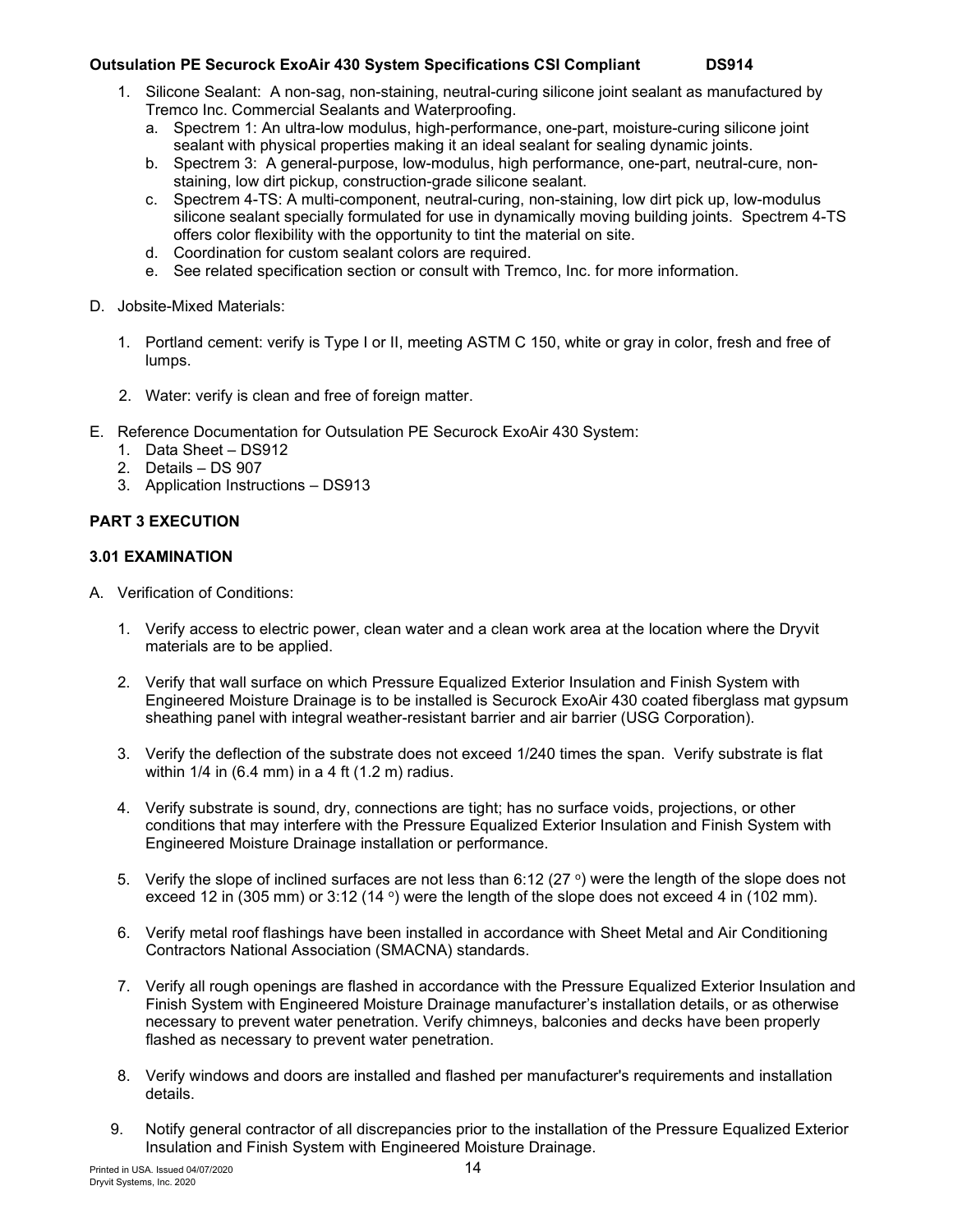#### **(Note to Specifier: Design and location of expansion joints in the Pressure Equalized Exterior Insulation and Finish System with Engineered Moisture Drainage is the responsibility of the project designer and as designated on contract drawings.)**

- 10. Verify that expansion joints are installed:
	- a. Where expansion joints occur in the substrate system.
	- b. Where building expansion joints occur.
	- c. At floor lines in wood frame construction.
	- d. At floor lines of non-wood framed buildings where significant movement is expected.
	- e. Where the Pressure Equalized Exterior Insulation and Finish System with Engineered Moisture Drainage abuts dissimilar materials.
	- f. Where the substrate type changes.
	- g. Where prefabricated panels abut one another.
	- h. In continuous elevations at intervals not exceeding 75 ft (23 m).
	- i. Where significant structural movement occurs, such as changes in roof line, building shape or structural system.
- 11. Vapor Retarders: The use and location of vapor retarders within a wall assembly is the responsibility of the project designer and shall comply with local building code requirements. The type and location shall be noted on the project drawings and specifications. Vapor retarders may be inappropriate in certain climates and can result in condensation within the wall assembly.

#### **3.02 PREPARATION**

- A. Coordinate for related specification and integration of Coated Fiberglass Mat Gypsum Sheathing Panel with Integral Weather-Resistant Barrier and Air Barrier and Accessory Materials as referenced in Section 2.02.B herein above and Sealants as referenced in Section 2.02.C herein above.
- B. Protect the Pressure Equalized Exterior Insulation and Finish System with Engineered Moisture Drainage materials by permanent or temporary means from inclement weather and other sources of damage prior to, during, and following application until completely dry.
- C. Protect adjoining work and property during installation of the Pressure Equalized Exterior Insulation and Finish System with Engineered Moisture Drainage.
- D. Prepare the substrate to be free of foreign materials, such as oil, dust, dirt, form-release agents, efflorescence, paint, wax, water repellants, moisture, frost, and any other condition that may inhibit adhesion.

#### **3.03 INSTALLATION**

- A. Install the system in accordance with ASTM C1397 and the Dryvit Outsulation PE Securock ExoAir 430 System Application Instructions DS913. Apply base coat sufficient to fully embed the reinforcing mesh. The recommended method is to apply the base coat in two (2) passes.
- B. Apply sealant to base coat surface prepared in accordance with [DS153.](https://www.dryvit.com/fileshare/doc/us/description/ds153.pdf)
- C. Install high impact reinforcing mesh as specified at ground level, high traffic areas and other areas exposed to or susceptible to impact damage as designated on contract drawings.
- E. Install Machine Coated Dryvit EPS Shapes in accordance with Dryvit Publication [DS854.](http://www.dryvit.com/media/362613/ds854.pdf)

#### **3.04 SITE QUALITY CONTROL**

- A. Pressure Equalized Exterior Insulation and Finish System with Engineered Moisture Drainage manufacturer assumes no responsibility for on-site inspections or application of its products.
- B. EIFS sub-contractor to certify in writing the quality of work performed relative to the substrate system, details, installation procedures, and as to the specific products used.